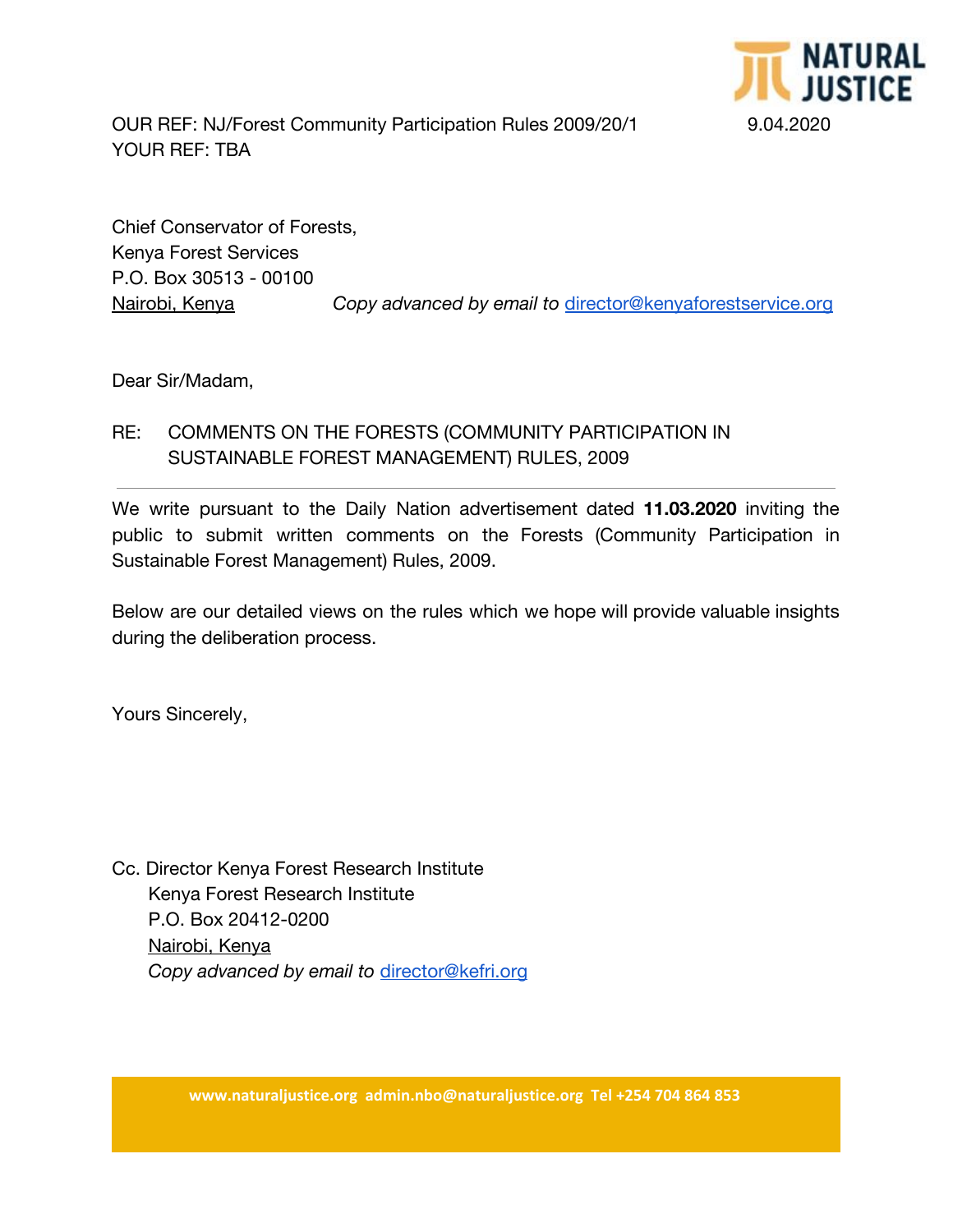

## COMMENTS OF THE FORESTS (COMMUNITY PARTICIPATION IN SUSTAINABLE FOREST MANAGEMENT) RULES, 2009

| <b>No</b> | Rule /<br>Part | Sub-heading of<br>the Rule | <b>Proposed Changes</b>                                                                                                                                                                                                                                                 | <b>Rationale for Proposed Changes</b>                                                                                                                                                                                                                                                                                                                                                                                                                                                                                                                                                                                                                                                                                                                                                                                                                                                                                      |
|-----------|----------------|----------------------------|-------------------------------------------------------------------------------------------------------------------------------------------------------------------------------------------------------------------------------------------------------------------------|----------------------------------------------------------------------------------------------------------------------------------------------------------------------------------------------------------------------------------------------------------------------------------------------------------------------------------------------------------------------------------------------------------------------------------------------------------------------------------------------------------------------------------------------------------------------------------------------------------------------------------------------------------------------------------------------------------------------------------------------------------------------------------------------------------------------------------------------------------------------------------------------------------------------------|
| 1.        | 1              | Citation                   | There should be more clarity<br>as to whether these Rules<br>should be cited as the<br>'Forests (Participation in<br>Sustainable Forest<br>Management) Rules, 2009'<br>or the 'Forest (Community<br>Participation in Sustainable<br>Forest Management) Rules,<br>2009'. | According to the invitation of<br>public views as per the Daily<br>Nation advertisement dated<br>11.03.2020, the rules in question<br>are referred to as the 'Forest<br>(Community Participation in<br>Sustainable Forest Management)<br>Rules, 2009'. On the contrary, the<br>rules which have been in existence<br>since 2009 are cited as the<br>'Forests (Participation in<br>Sustainable Forest Management)<br>Rules, 2009'.<br>This inconsistency is likely to<br>cause confusion among members<br>of the public who wish to<br>participate in this review thus<br>rendering the public consultation<br>process ineffective. It is not clear,<br>from the advertisement, whether<br>changing the name of the rules is<br>also part of the proposed changes<br>or whether this was just an<br>oversight on the part of the<br>Ministry of Environment and<br>Forestry (hereinafter referred to as<br>"the ministry"). |
| 2.        | 3              | Interpretation             | We propose the inclusion of<br>a definition of the term<br>'private sector' in the<br>context of these rules.                                                                                                                                                           | The Rules are not clear regarding<br>which entities fall within the<br>category of private sector actors.                                                                                                                                                                                                                                                                                                                                                                                                                                                                                                                                                                                                                                                                                                                                                                                                                  |
| 3.        | 6              | Service to invite          | The wording of this rule                                                                                                                                                                                                                                                | One of the challenges of forest                                                                                                                                                                                                                                                                                                                                                                                                                                                                                                                                                                                                                                                                                                                                                                                                                                                                                            |

**www.naturaljustice.org admin.nbo@naturaljustice.org Tel +254 704 864 853**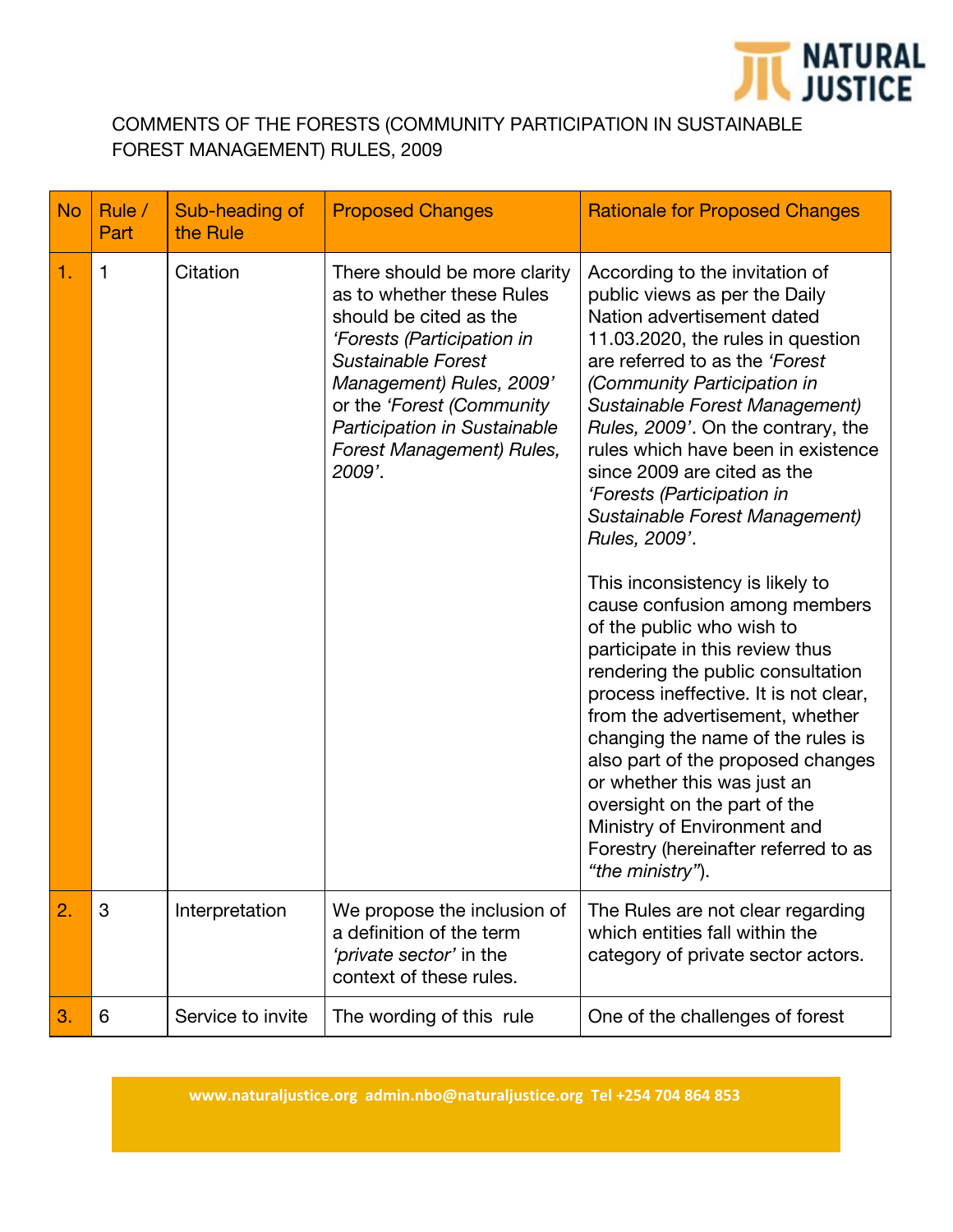

|    |       | private sector         | should be amended to also<br>allow private sector actors<br>who are interested in<br>contributing towards forest<br>conservation and<br>management to approach<br>the Service.<br>The rule can be amended as<br>follows:-<br>"The Service may, whenever<br>circumstances make it<br>necessary or appropriate to<br>do so, <u>on its own motion or</u><br>upon application by a<br>private actor, invite the<br>private sector to participate<br>in the sustainable<br>management of state<br>forests." | conservation and management in<br>Kenya is lack of adequate financial<br>and human resources. The<br>absence of specialised and<br>technical skills in certain respects<br>is also a great obstacle towards<br>achieving sustainable forest<br>management goals.<br>To overcome these obstacles, the<br>Ministry and other relevant<br>administrative bodies should<br>leverage on forming partnerships<br>with private sector actors such as<br>Civil Society Organizations who<br>are willing to offer voluntary<br>support to bridge these gaps. This<br>can be achieved by allowing<br>interested private sector actors to<br>approach the Service specifically<br>with the aim of forming Joint<br>Management Agreements.<br>However, the wording of this rule<br>can be construed to mean that the<br>Service is the only body with<br>powers to invite the private<br>sector's participation in forest<br>management and not vice-versa. It<br>is a top-down approach to<br>governance which may not benefit<br>the larger population. |
|----|-------|------------------------|--------------------------------------------------------------------------------------------------------------------------------------------------------------------------------------------------------------------------------------------------------------------------------------------------------------------------------------------------------------------------------------------------------------------------------------------------------------------------------------------------------|-----------------------------------------------------------------------------------------------------------------------------------------------------------------------------------------------------------------------------------------------------------------------------------------------------------------------------------------------------------------------------------------------------------------------------------------------------------------------------------------------------------------------------------------------------------------------------------------------------------------------------------------------------------------------------------------------------------------------------------------------------------------------------------------------------------------------------------------------------------------------------------------------------------------------------------------------------------------------------------------------------------------------------------------------|
| 4. | 21(2) | Special-Use<br>Licence | For the avoidance of doubt<br>and in the interest of<br>consistency with other legal<br>frameworks, we recommend<br>the re-wording of this rule to<br>expressly require an<br>applicant to obtain an<br><b>Environmental Impact</b>                                                                                                                                                                                                                                                                    | This rule provides that the Service<br>shall evaluate an application<br>received and may issue a<br>special-use licence "after the<br>completion of any environmental<br>impacts required under law".<br>It is possible to misconstrued this                                                                                                                                                                                                                                                                                                                                                                                                                                                                                                                                                                                                                                                                                                                                                                                                  |

**www.naturaljustice.org admin.nbo@naturaljustice.org Tel +254 704 864 853**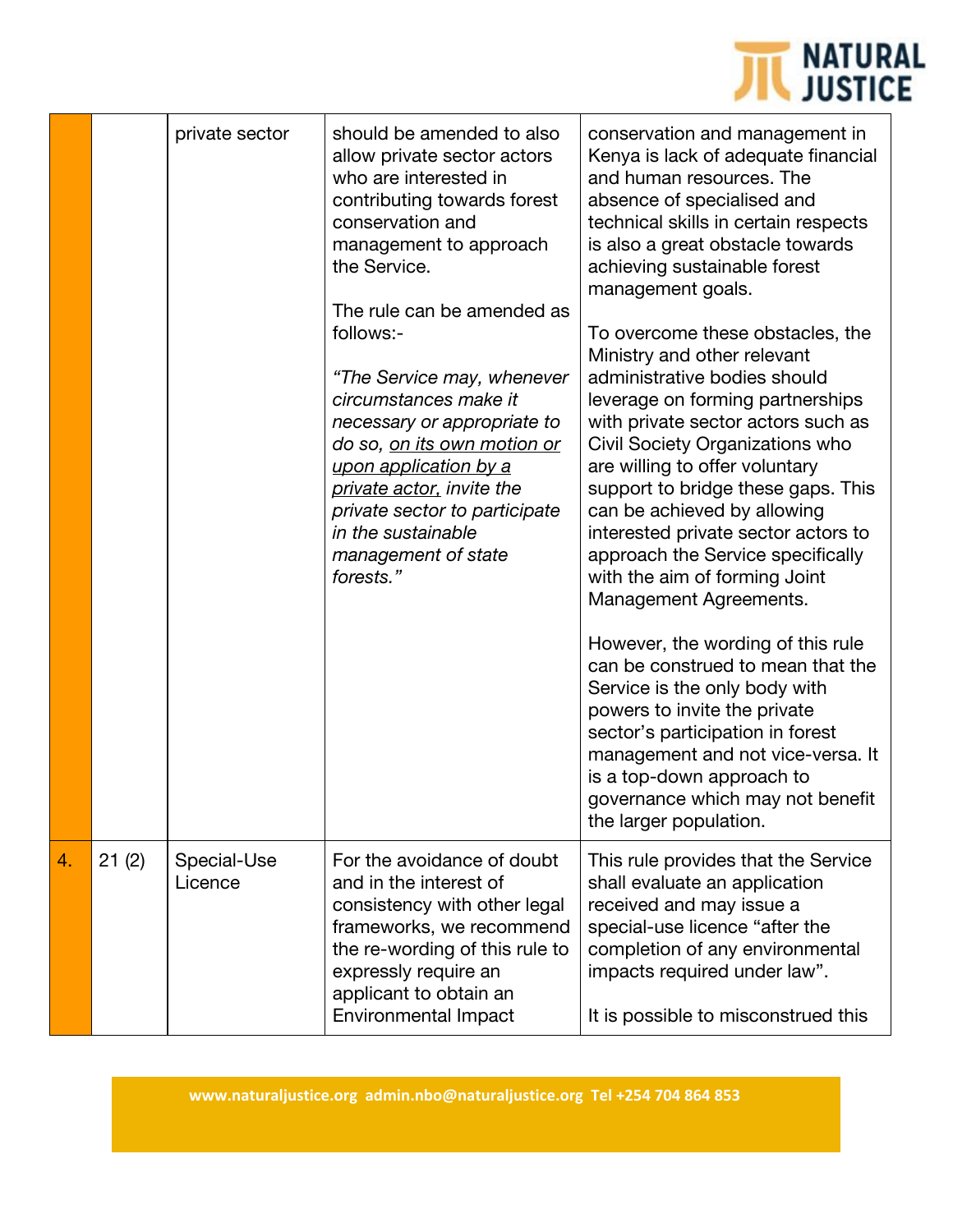

|    |    |                                                 | Assessment (EIA) licence<br>and comply with land<br>acquisition procedures<br>where applicable before<br>applying for and being<br>issued with a special-use<br>licence.<br>This rule can be amended<br>as follows:-<br>"21 (2) The Service shall<br>evaluate an application<br>received under paragraph (1)<br>and may, after issuance of<br>an environmental impact<br>assessment licence required<br>under EMCA and<br>compliance with land<br>acquisition procedures<br>where necessary, issue a<br>special-use licence if<br>satisfied that the proposed<br>activity is in the public<br>interest." | provision to mean that the only<br>precondition for the issuance of a<br>special-use licence is the<br>completion of an environmental<br>impact assessment study.<br>Whereas conducting an<br>environmental impact assessment<br>study is mandatory, the Service<br>should not consider an application<br>until the applicant proves that they<br>have also obtained an EIA licence.<br>Our second concern is that the rule<br>fails to take into account instances<br>where activities undertaken<br>pursuant to a special-use licence<br>may require the acquisition of land<br>belonging to forest communities.<br>Where land acquisition is<br>necessary in the interest of the<br>public the law dictates that the<br>acquisition process must be<br>conducted within the confines of<br>the Constitution and adequate<br>compensation must be provided.<br>As such, this should also be a<br>precondition for the issuance of a<br>special-use licence. |
|----|----|-------------------------------------------------|----------------------------------------------------------------------------------------------------------------------------------------------------------------------------------------------------------------------------------------------------------------------------------------------------------------------------------------------------------------------------------------------------------------------------------------------------------------------------------------------------------------------------------------------------------------------------------------------------------|---------------------------------------------------------------------------------------------------------------------------------------------------------------------------------------------------------------------------------------------------------------------------------------------------------------------------------------------------------------------------------------------------------------------------------------------------------------------------------------------------------------------------------------------------------------------------------------------------------------------------------------------------------------------------------------------------------------------------------------------------------------------------------------------------------------------------------------------------------------------------------------------------------------------------------------------------------------|
| 5. | 41 | Service to invite<br>community<br>participation | Rather than give the Service<br>discretionary powers to<br>invite forest associations to<br>participate in the<br>management of forests, this<br>rule should make it<br>mandatory for the authority<br>to ensure the participation<br>of forest associations.<br>This rule could be re-drafted<br>as follows:-                                                                                                                                                                                                                                                                                           | One of the guiding principles of<br>environmental management under<br>Article 69 of the Constitution and<br>Section 4 of the Forest<br><b>Conservation and Management</b><br>Act is the participation of the<br>public and communities. It is a<br>mandatory requirement and not an<br>option. Therefore, Rule 41 should<br>be amended to conform with the<br><b>Constitution and the Forest</b><br>Conservation and Management                                                                                                                                                                                                                                                                                                                                                                                                                                                                                                                               |